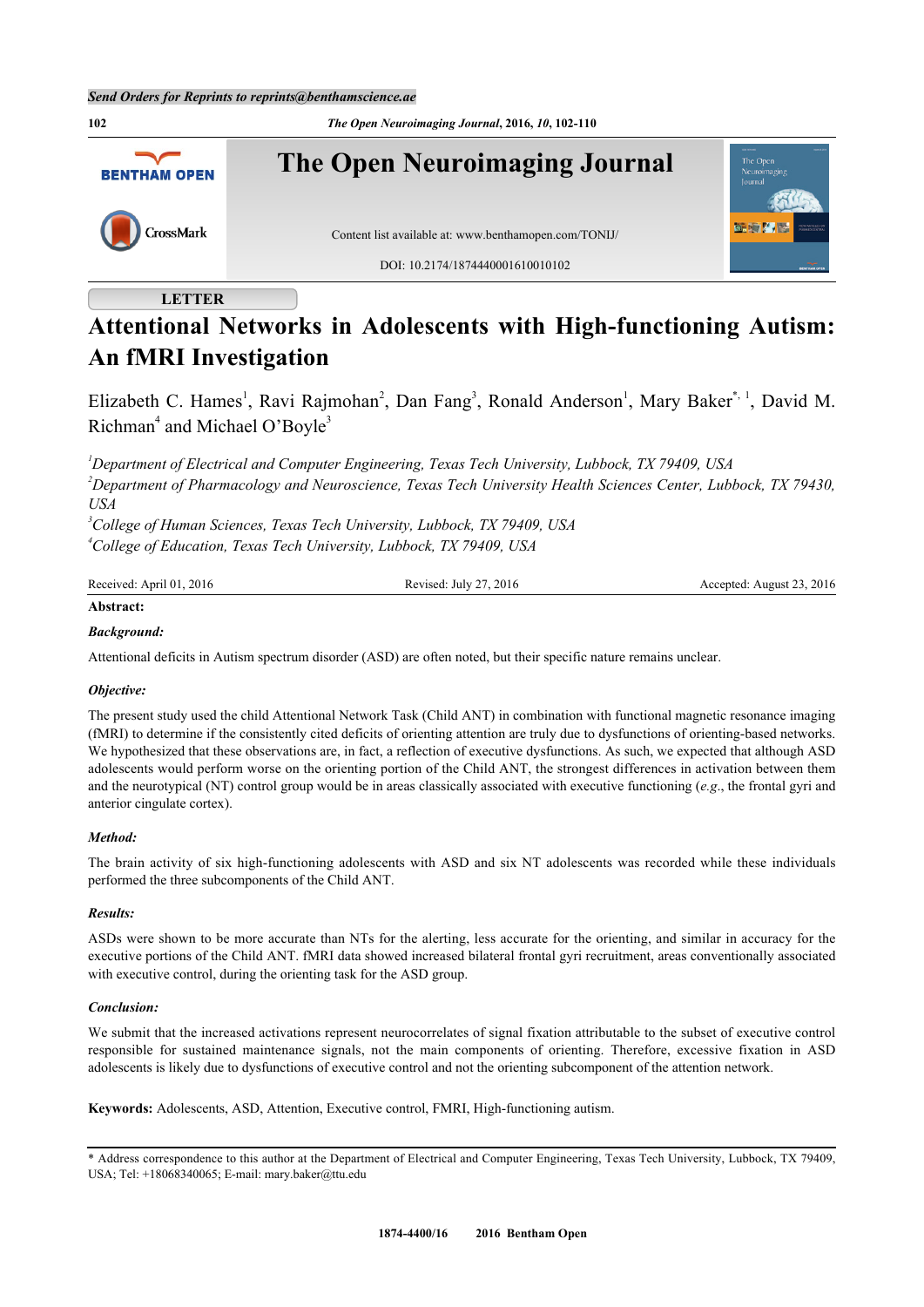# **INTRODUCTION**

## **Attention Network Dysfunction in Autism Spectrum Disorder**

Attention represents an important avenue of exploration in Autism Spectrum Disorder (ASD) given that individuals haveconsistently been observed to have impairments [[1\]](#page-7-0). In one of the largest studies undertaken, up to 93% of observed participants were shown to have some form of attentional deficit[[2\]](#page-7-1). While a diagnosis of ASD was previously grounds for exclusion from receiving a diagnosis of attention deficit hyperactivity disorder (ADHD) (DSM IV), the growing awareness of the overlap in attention deficits between the two disorders [[1,](#page-7-0) [3](#page-7-2), [4](#page-7-3)] has caused this to change (DSM V). Deficits in attention for ASD are commonly observed in social contexts (*e.g*., failures of joint attention and turn taking) and are less severe for executive functioning than in ADHD [\[3](#page-7-2)]. Attentional deficits in ASD, however, also occur in elementary forms of processing, including simple target detection tasks [[5\]](#page-7-4) and tests of vigilance or sustained attention [\[6](#page-7-5)]. For more information on the commonalities and differences in attentional deficits between ASD and ADHD, see [[7\]](#page-7-6).

The concept of attention is, in itself, a series of operations that integrate external sensory inputs with internal information and decision-making and many subcomponents are required to complete even the most basic task [[8](#page-7-7), [9\]](#page-7-8). Now that attentional deficits have been demonstrated to be a consistent finding in ASD, it is therefore worthwhile to isolate the subcomponents of attention in an attempt to determine if these impairments represent a wholesale dysfunction or localized deficits. In doing so, we may be able to better tailor our management styles to aid those affected. To this end, the attention model of [\[8](#page-7-7)] has served as a basis for identifying the subcomponents of attention in previous investigations [\[10](#page-7-9) - [14](#page-7-10)].

This model suggests that there are three main subcomponents of attention: alerting, orienting, and executive control [\[8](#page-7-7)]. Each subcomponent is thought to represent an independent neural circuit and is composed of different regions of interest (ROIs) interacting with one another [[8\]](#page-7-7). In brief, the locus coeruleus, right frontal and right parietal cortices are associated with alerting, the temporoparietal junction, superior parietal cortex, and frontal eye fields are associated with orienting, and the prefrontal cortex and anterior cingulate cortex (ACC) are associated with executive control [\[15](#page-7-11)].

# **Description of Attentional Networks Task (ANT)**

In order to assess the three subcomponents of attention proposed by Posner, *et al*. [[8\]](#page-7-7) (*i.e*., alerting, orienting, and executive control), Fan *et al*. [\[10\]](#page-7-9) created the Attentional Networks Task (ANT). The task consisted of a series of arrows pointing either right or left with a "target" arrow at the center of the screen. Participants were asked to identify the direction of the centrally presented arrow by pressing a key indicating either the left or right direction. For the alerting condition, an asterisk was briefly flashed at the center of the screen before the stimuli were shown, thus alerting participants to an upcoming stimulus. For the orienting condition, two warning cues corresponding to the position of the upcoming stimuli were briefly flashed at either the top or bottom of the screen, thus orienting participants to the position of the upcoming stimuli. Finally, executive control was evaluated by having flanking arrows either be congruent or incongruent with the direction of the target (*i.e*., central) arrow [[10](#page-7-9)]. The ANT was originally tested in neurotypical (NT) adults and was shown to produce consistent single-subject estimates of the three subcomponents of attention. These results further supported the notion that processing efficiencies for the three subcomponents is largely independent [\[10](#page-7-9)].

A variation of this test designed for children (aptly named the Child Attention Network Task; Child ANT) was then created for the possibility of providing insight into how to help improve their attentional abilities [[16\]](#page-7-12). The Child ANT has since been used to investigate attention processes in NT children [[17\]](#page-7-13), children with attention deficit hyperactivity disorder (ADHD) [\[12](#page-7-14)], and children with ASD [[14\]](#page-7-10).

## **Previous Findings of ANT in ASD**

Previous investigations of ASD through the use of the ANT and Child ANT have shown differing results with deficits being observed in all three subcomponents of attention at varying ages [\[11,](#page-7-15) [13](#page-7-16), [14\]](#page-7-10). Posner and Rothbart [\[15](#page-7-11)] suggested that the orienting network deficiencies (perhaps the most consistent finding in ANT studies of ASD) are a probable explanation for the commonly reported overly fixative nature of those with autism (*e.g*., their tendency to focus their gaze on an ear lobe rather than on more informative features of a human face such as the eyes). Others, however, have proposed that these delays are in reality due to executive impairments [\[18](#page-7-17), [19\]](#page-7-18), which produce difficulty in dividing (or inhibiting) attentional resources amongst competing external stimuli. Neuroimaging may help settle this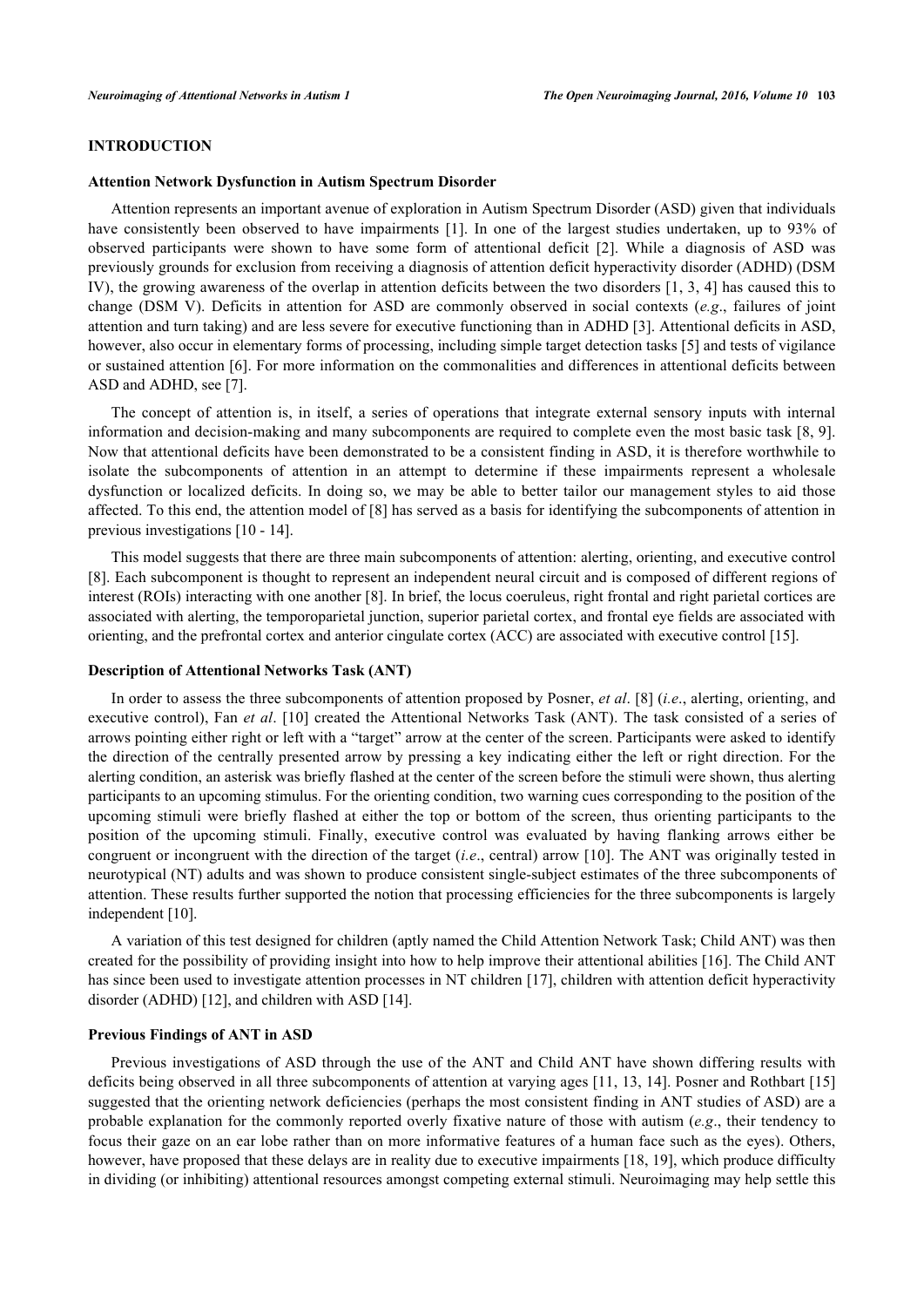dispute by allowing us to observe the areas of activation whilst ASD participants perform the ANT in real time.

#### **Pertinent fMRI Findings in ASD**

Indeed, fMRI studies of ASD have exploded in recent years and range in topics from social cognition to inhibition control [[20\]](#page-7-19). Amongst the most consistent findings related to executive control are atypical activations in the ACC in participants with ASD [\[21](#page-8-0) - [23](#page-8-1)], suggesting decreased cortical specialization (mild shifting of cortical location areas in response to a variety of tasks), leading to the hypothesis that autism is a distributed brain systems disorder [[24\]](#page-8-2). (An extensive review can be found in [[24\]](#page-8-2)). A previous fMRI investigation of attentional processing in children with ASD used socially and non-socially-cued stimuli to show that regions commonly activated in NT children for the sociallycued stimuli were only active for children with ASD during the non-socially-cued stimuli presentations. Unique areas of activation in the left dorsal frontal parietal cortex and medial temporal lobe were seen when children with ASD saw the socially-cued stimuli ([[25\]](#page-8-3). Therefore, the incorporation of the ANT with fMRI may allow us to identify differences in attentional processing between adolescents with ASD and their NT counterparts for the subcomponents of attention.

# **The Current Study**

The present study uses the child ANT [\[16](#page-7-12)] in combination with functional magnetic resonance imaging (fMRI) to identify behavioral and brain activation differences between ASD and NT adolescents for the three subcomponents of attention in an attempt to reconcile previous observations and to determine if the consistently seen deficits of orienting attention are truly due to dysfunctions of orienting-based networks or are a reflection of executive dysfunctions. In accordance with previous work in children, we expected that ASD adolescents would perform demonstrably worse on the orienting and executive portions of the Child ANT, while performance on the alerting section would likely be normal [[14\]](#page-7-10). We hypothesized that deficits in orienting and executive performance would relate to decreased patterns of brain activity within the fronto-cerebellar network (specifically the ACC, the middle and superior frontal gyri (MFG and SFG), and the cerebellum); a network previously indicated to play a role in directing attention (*i.e*., searching for responses) and executive decision-making (*i.e*., response selection) [[26](#page-8-4)] more so than the orienting network proposed by [[8\]](#page-7-7). We base this assertion on consistent pathology and decreased brain activity noted in the cerebellum of ASD individuals as summarized in a review by [[27\]](#page-8-5).

## **MATERIALS AND METHODS**

#### **Participants**

Six high-functioning ASD (Mean age: 17.33 years, 4 males/ 2 females, ADOS scores ranging from 7 to 21) and six NT adolescents (Mean age: 15.83 years, 4 males/ 2 females) performed the Child ANT while undergoing fMRI scanning. Clinical diagnoses were confirmed using the Autism Diagnostic Observation Schedule (ADOS). The ASD group did not display significant motion artifacts for any participants and standard preprocessing motion correction using MCFLIRT was performed on all subjects. The response rate was 100% for both groups. Per parent-report, participants in the NT group were free of ASD-related symptoms or any other neurological or psychiatric conditions. Participants provided informed consent and received \$25 compensation for their involvement in the study. All participants had normal or corrected-to-normal vision and were right-handed. Informed written consent was obtained from all participants before scanning. This study was approved by the Institutional Review Board (IRB) of Texas Tech University.

## **The Modified Child ANT Task**

Six high-functioning ASD and six NT adolescents performed the Child ANT while fMRI images were acquired *via* a Siemens 3T Skyra. A modified version of the Child ANT was developed for use inside of the scanner and was presented using ePrime 2.0. Each session lasted 30 minutes and consisted of 3 blocks of 48 trials. Stimuli were presented for 2 second-intervals in an event-related design. Participants were told to "feed the fish" by pressing fiber optic buttons (left or right index finger) that matched the direction the target fish was facing. Trials began with a fixation cross followed by 1 of 4 trial types, each indexing the efficiency of alerting, orienting and executive attention by presenting stimuli in 4 different cueing conditions: no cue, central cue, double cue, and spatial cue. On no cue trials, the target fish appeared alone; central cue, an asterisk was presented at the same location as the fixation cross; double cue, an asterisk appeared simultaneously above/below the fixation cross; spatial cue, a single asterisk was presented in the same position as the target fish. On executive trials two flanker fish appeared to the left/right of the target, oriented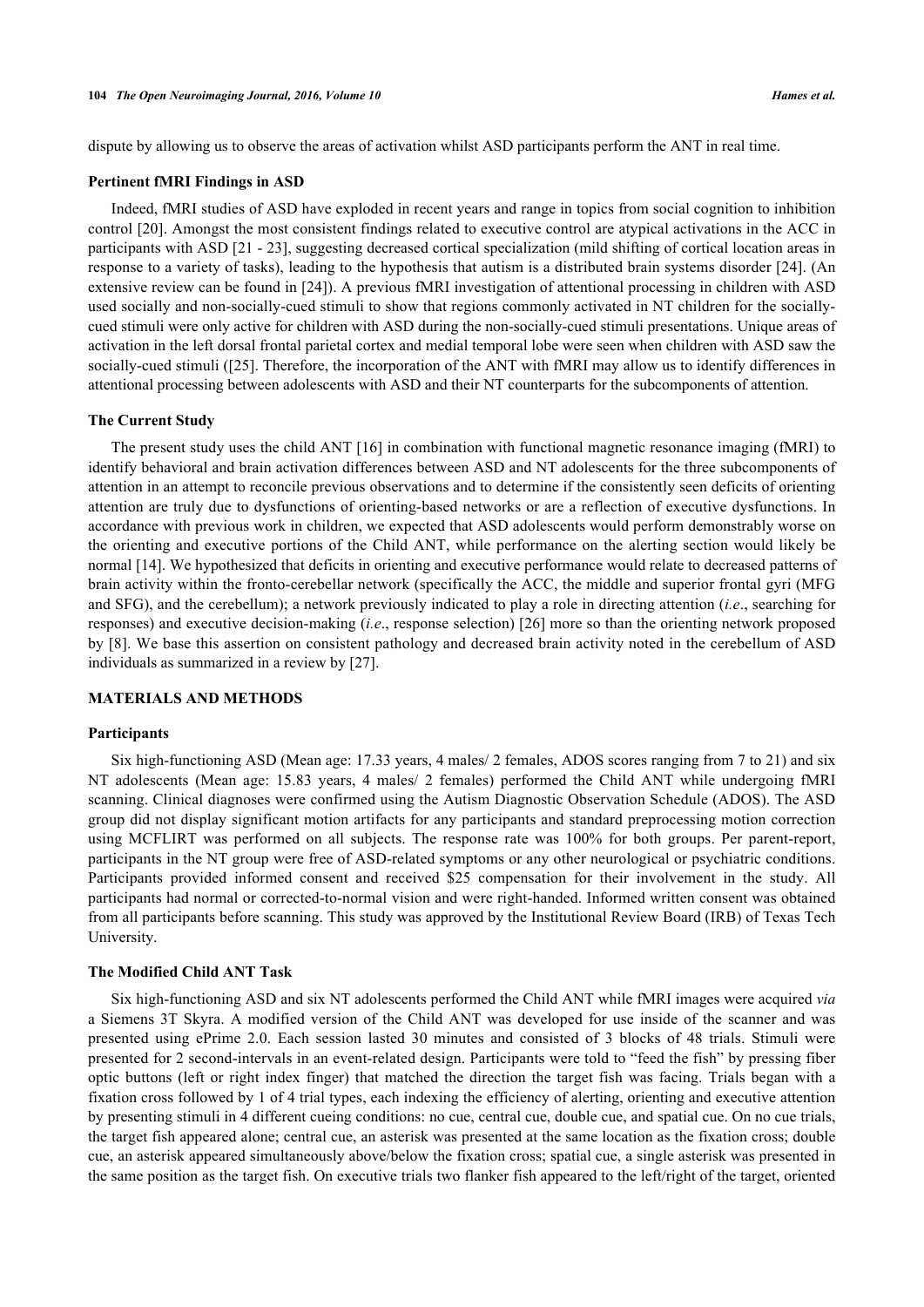

<span id="page-3-0"></span>either congruently/incongruently (*i.e*., pointing in the same/opposite direction, Fig. **[1](#page-3-0)**).

**Fig. (1).** Schematic of the experimental protocol for the Child ANT (adapted from Rueda *et al*. 2004) with the target stimulus being the center yellow fish.

# **Analyzing Behavioral Data**

Response time (RT) and accuracy were calculated for each attentional subcomponent using the methodology developed by [\[10](#page-7-9)] alerting (no cue - center cue), orienting (center cue - spatial cue) and executive (congruent flanker incongruent flanker). A 2(group) x 3(attention type) mixed-design analysis of variance (ANOVA) was performed for the RT and accuracy data.

## **Analyzing BOLD fMRI Data**

Functional images were acquired *via* a Siemens 3T Skyra (located at the Texas Tech Neuroimaging Institute; TR=2000ms; TE=20; FOV=240 mm; Flip angle=80; Voxel size: 3x3x4 mm; axial slices=34). Structural 3D high resolution T1 images were acquired using same orientation as the functional sequences (0.9X0.9X0.9 mm). Functional data analyses were carried out using the fMRI Expert Analysis Tool (FEAT) in FSL. Imaging preprocessing involved removing non-brain structures by Brain Extraction Tool (BET), motion correction by using MCFLIRT, temporally high-pass filtered with a cutoff period of 100s, spatial smoothing with a 5mm Gaussian FWHM algorithm and coregistration of the fMRI data to anatomic images with each subject and MNI 152 standard brain space.

The Child ANT paradigm was presented using ePrime with a random ordering of trials per session. The log files for each session were interrogated to determine the order of trials and an onset time vector was generated for each of the six conditions in that session. The design matrix was constructed to model the three attention conditions at the individual level, by segregating images according to attention/trial type (*i.e*., alerting, orienting, and executive). These vectors were grouped according to the above three network definitions and saved along with duration values and condition labels for importation during the First Level Analysis (FLA). Since this study was event-driven, durations were determined from the log files, as they were dependent on participant responses. A summary of the fMRI contrasts used to determine each subcomponent network is given in Table **[1](#page-3-1)**.

#### <span id="page-3-1"></span>**Table 1. Summary of fMRI contrasts.**

| Alerting Network         | $T$ -contrast of No Cue $>$ Double Cue                |  |  |
|--------------------------|-------------------------------------------------------|--|--|
| <b>Executive Network</b> | T-contrast of Flanker Incongruent > Flanker Congruent |  |  |
| <b>Orienting Network</b> | T-contrast of Center Cue > Spatial Cue                |  |  |

In the group level analyses, average brain activations across participants and contrasts between groups were conducted using the FMRIB Local Analysis of Fixed Effects tool (FLAFE) and activation was thresholded using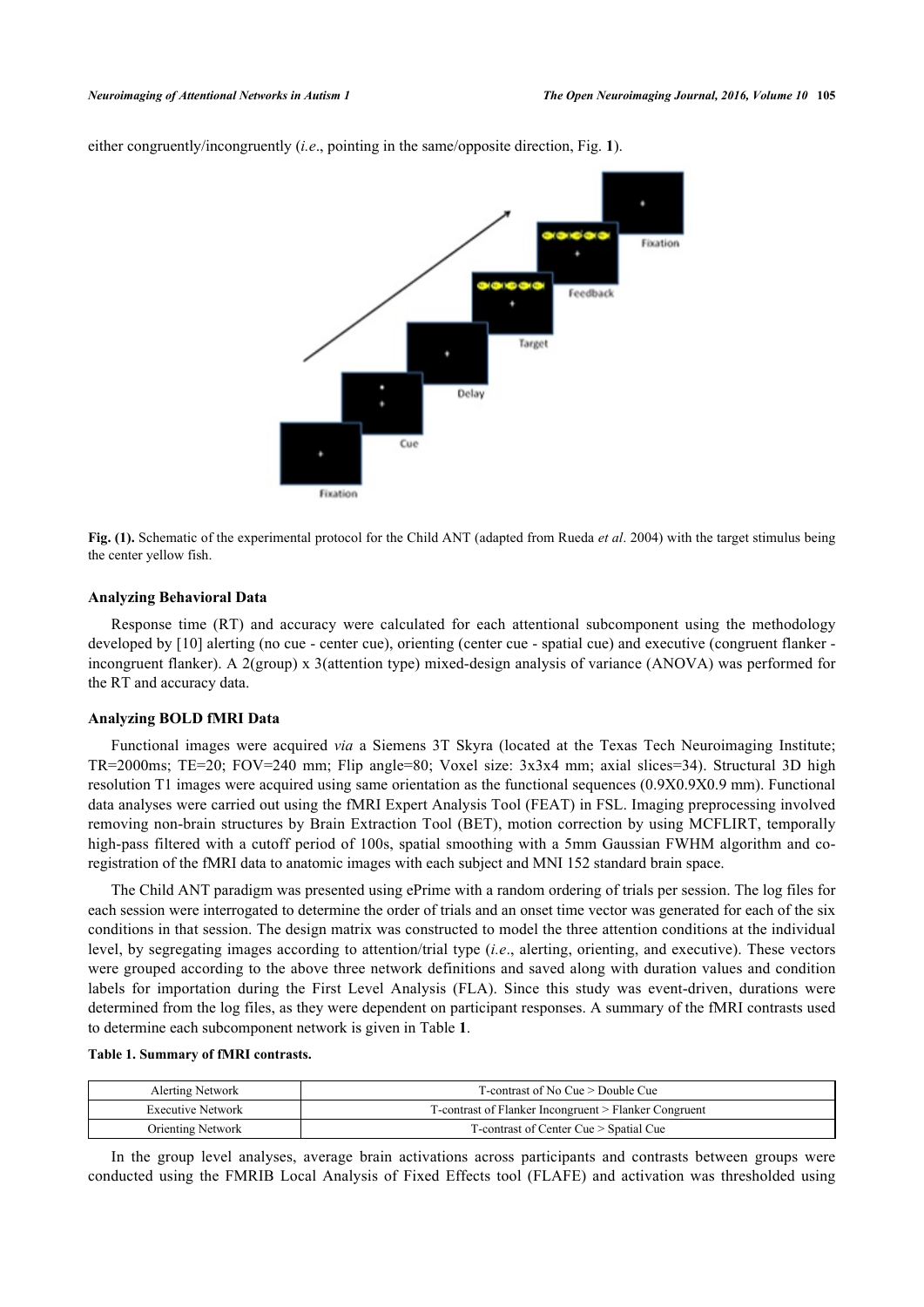clusters determined by z >2.3 at *Pcorrected*<0.05 (default FWE correction in FSL).

# **RESULTS**

## **Behavioral Data**

A 2(group) x 3(attention type) mixed-design analysis of variance (ANOVA) on the accuracy data revealed no significant main effects, but did reveal a significant Group x Attention Type interaction ( $F=(2, 20) = 6.307$ ,  $p < 0.01$ ). A 2 (group) x 3 (attention type) mixed-design ANOVA on the RT data revealed no significant main effects and no significant interactions with attention type (Fig. **[2a](#page-4-0)**). Post-hoc comparisons of least significant difference test (LSD) (p < 0.05) showed a significant difference on alerting and orienting accuracy between the ASD and NT groups (Fig. **[2b](#page-4-0)**). Specifically, ASD participants (*M*=-1.852, 95% CI [-3.609,-0.095]) were more accurate than NT participants (*M*=1.389, 95% CI [-0.368, 3.146]) on alerting trials, while NT participants (*M*=-1.389, 95% CI [-2.610, -0.168]) were more accurate than ASD participants (*M*=0.463, 95% CI [-0.758, 1.684]) on orienting trials. There was no significant difference between the groups on executive trials. NT and ASD adolescents showed no difference in RT for any of the three attentional networks.

<span id="page-4-0"></span>

**Fig. (2).** Behavioral results of the CHILD ANT tasks. (**a**) RT difference scores for ASD and NT groups for each attentional type: alerting (blue), orienting (green), and executive control (beige). Note: the higher values indicate more efficient performance. (**b**) Differences in accuracy scores for ASD and NT groups for each attentional type: alerting (blue), orienting (green), and executive

control (beige). Note: the lower values indicate more efficient performance. **Indicates Post-hoc comparisons of least significant** difference test  $(LSD)$  (p<0.05)

# **FMRI Data**

<span id="page-4-1"></span>(Fig. **[3](#page-4-1)**) presents the activation areas of significant contrast for the ASD *versus* NT adolescents. In the alerting attention condition, more activation was found for the NT group in the left cerebellum (*i.e*. the left inferior semi-lunar lobule, the left pyramis, the left culmen, and the left declive) and in the left parahippocampal gyrus (Brodmann Areas (BA) 19 and 36). No significant differences in alerting activation were found in the ASD minus NT contrast. For orienting attention, the ASD group was significantly more active than the NT group in the bilateral MFG (BA 9 and BA 10), the right SFG (BA 10) and the left ACC (BA 32). Again, no significant activation differences were found between groups for the ASD minus NT contrast. For executive attention, the ASD group was significantly more active than the NT group bilaterally in the anterior cerebellum. The NT minus ASD contrast revealed no significant differences in activation between the two groups. Table **[2](#page-5-0)** lists the exact coordinates of activation for each of the three attention types as a function of ASD *versus* NT contrasts.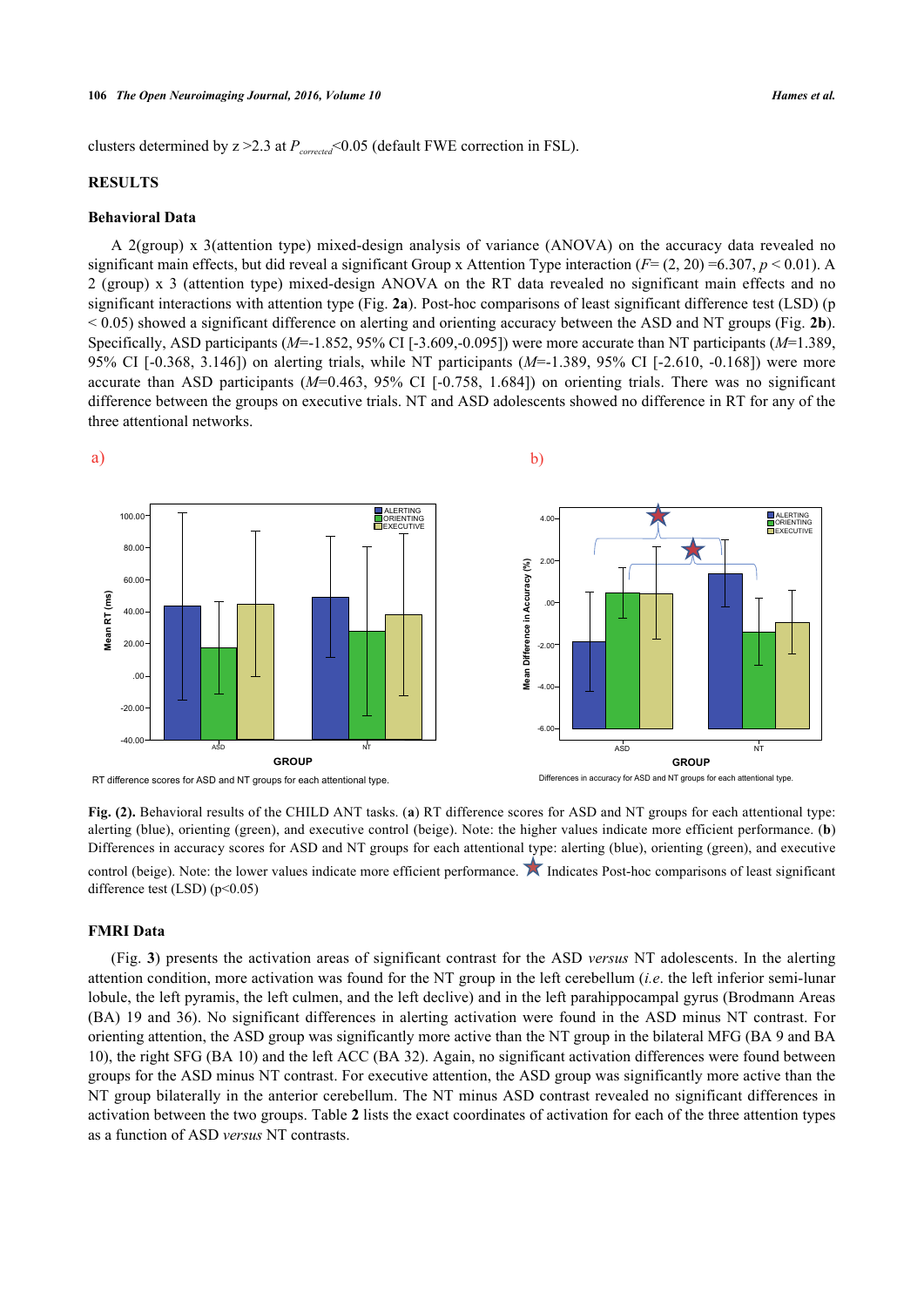

**Fig. (3).** Activation maps for contrasts of group averaged BOLD fMRI signal intensities for ASD and NT groups. Axial slices demonstrate average brain activations across participants and contrasts between groups using the FMRIB Local Analysis of Fixed Effects tool (FLAFE) and thresholding clusters of  $z > 2.3$  at  $P<sub>corrected</sub> < 0.05$  for: alerting (top), orienting (middle), and executive control (bottom).

<span id="page-5-0"></span>**Table 2. Attentional network activations for ASD and NT contrast. ISL=inferior semi-lunar lobule. Pyr = pyramis, Cul = culmen, PHG= parahippocampal gyrus, Dec = declive, MFG= middle frontal gyrus, SFG= superior frontal gyrus, ACC= anterior cingulate cortex, ACe= anterior cerebellum.**

| <b>Condition</b>      | Region | <b>Brodmann Area</b>         | $\mathbf{X}$             | Y                        | Z     | Z-score                  |
|-----------------------|--------|------------------------------|--------------------------|--------------------------|-------|--------------------------|
| Alerting: $ASD > NT$  | None   | ۰                            | ۰                        | ٠                        | ۰     |                          |
| Alerting: $NT > ASD$  | L ISL  | $\qquad \qquad \blacksquare$ | $-30$                    | $-66$                    | $-46$ | 3.39                     |
|                       | L Pyr  | ٠                            | $-28$                    | $-74$                    | $-44$ | 3.25                     |
|                       | L Cul  | $\qquad \qquad \blacksquare$ | $-24$                    | $-36$                    | $-16$ | 3.96                     |
|                       | L PHG  | 19                           | $-36$                    | $-40$                    | $-12$ | 3.53                     |
|                       |        | 36                           | $-24$                    | $-36$                    | $-16$ | 3.36                     |
|                       | L Dec  | ٠                            | $-38$                    | $-54$                    | $-24$ | 3.10                     |
| Orienting: ASD > NT   | R MFG  | 9                            | 8                        | 46                       | 20    | 3.44                     |
|                       |        | 10                           | 10                       | 50                       | 14    | 3.04                     |
|                       | L MFG  | 10                           | $-8$                     | 50                       | 16    | 3.00                     |
|                       | R SFG  | 10                           | 18                       | 56                       | 16    | 2.97                     |
|                       | L ACC  | 32                           | $\mathbf{0}$             | 52                       | 14    | 2.88                     |
| Orienting: $NT > ASD$ | None   | $\overline{\phantom{a}}$     | ۰                        | $\overline{\phantom{0}}$ | ۰     | $\overline{\phantom{a}}$ |
| Executive: $ASD > NT$ | L ACe  | ۰                            | -6                       | $-42$                    | $-42$ | 3.35                     |
|                       | R ACe  | $\overline{\phantom{0}}$     | 14                       | $-36$                    | $-42$ | 3.15                     |
| Executive: $NT > ASD$ | None   | ۰                            | $\overline{\phantom{0}}$ | $\sim$                   | ۰.    | $\overline{\phantom{a}}$ |

# **DISCUSSION**

Our behavioral and imaging findings are, overall, consistent with previous investigations of ASD that used the ANT or Child ANT [\[11](#page-7-15), [13](#page-7-16), [14](#page-7-10), [25,](#page-8-3) [28\]](#page-8-6) with some minor differences that may be explained by the high-functioning nature of our participants [\[23](#page-8-1)] or their age [[20](#page-7-19)]. Consistent with our hypothesis, the ASD group showed significantly more activity in brain regions that are commonly associated with executive processes of attention during the orienting task (*e.g*., bilateral MFG [BA 9 and BA 10], the right SFG [BA 10] and the left ACC [BA 32] [\[8](#page-7-7)], suggesting an increased reliance on executive functions in an attempted compensation of a dysfunctional orienting network. These regions have been indicated by [[29](#page-8-7)] to be involved in a subset of executive control that is responsible for sustained maintenance signals. Such over-activation of this network would reasonably result in fixation on a given signal, leading to an inability to shift attention, which in turn would lead to lower accuracy on an orienting task. This resulting fixation would not only explain the lower accuracy seen here, it has been previously reported in young children with ASD [\[30](#page-8-8)].

Somewhat surprisingly, the ASD adolescents in this study were more accurate than NTs on alerting trials suggesting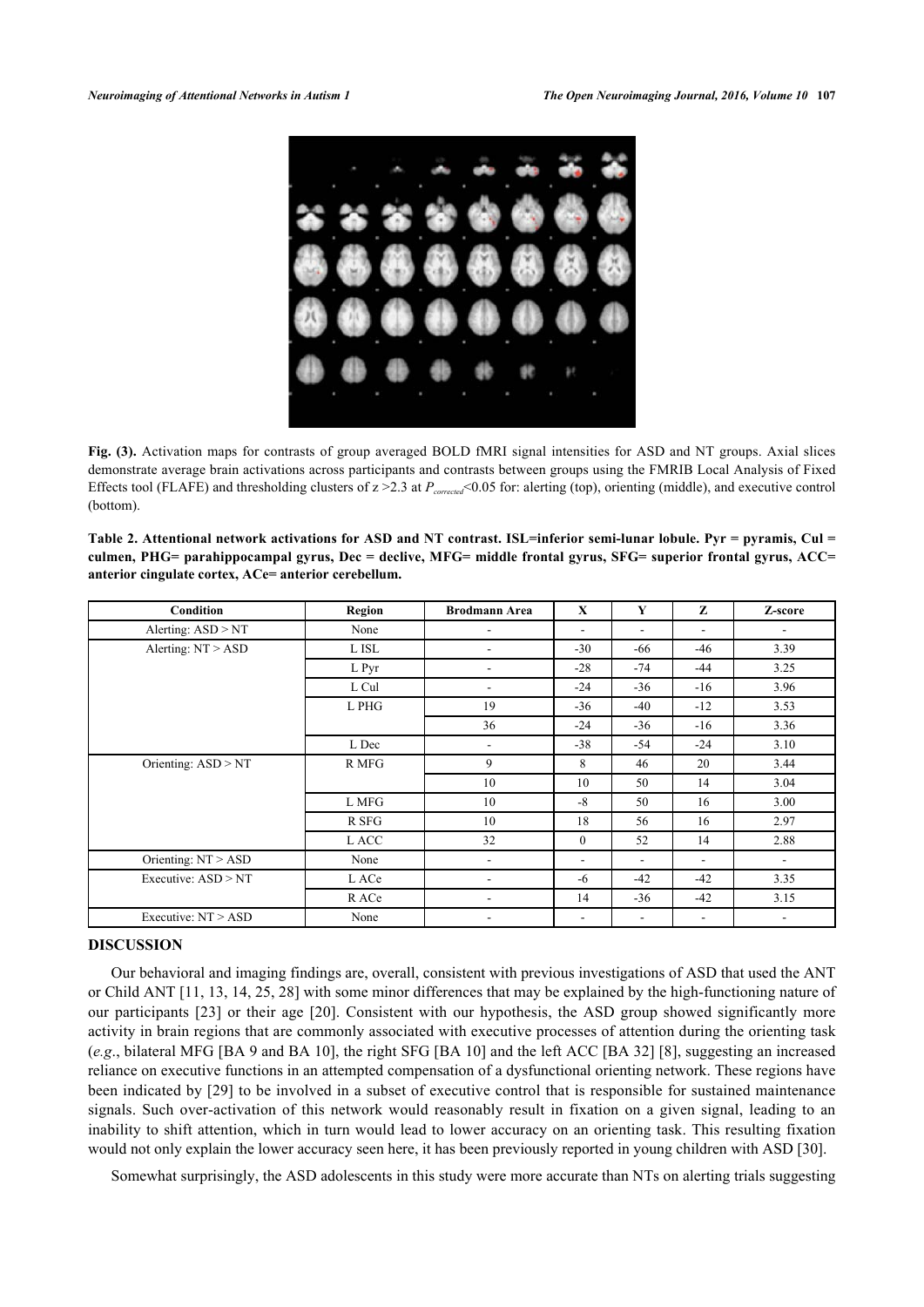that they were better able to "detect" the occurrence of an event in the environment. The only significant contrasts noted from our fMRI results for this task showed decreased left-hemispheric cerebellar (left inferior semi-lunar lobule, left pyramis, left culmen, left declive) and parahippocampal activations (BA 19 and 36). This may seem somewhat puzzling as alerting function was previously ascribed to be mediated by the locus coeruleus, and the right parietal and frontal lobes; not the cerebellum [[8](#page-7-7)]. The role of the cerebellum, however, is not without precedent in attention circuitry, especially with regard to visual tasks. Gottwald *et al.*, [[31](#page-8-9)] demonstrated that patients with focal cerebellar lesions showed distinct deficits in a divided attention task. Schweizer *et al.*, [[32](#page-8-10)] went even further to provide evidence for the role of the cerebellum in visuotemporal attention by reporting an increased magnitude of attentional blink in patients with chronic focal cerebellar lesions. This hemispheric lateralization previously seen in other studies of alerting may support the left-sided lateralization seen here as a probable component of the greater accuracy observed in ASD adolescents during the alerting phase of the Child ANT. For a full review of the cerebellum's known role in attention and its implications in ASD, see [\[27](#page-8-5)].

## **CONCLUSION**

Similar to previous studies, it was seen that deficits of the subcomponents of attention represent a common occurrence in ASD. To our knowledge, this is the first study to investigate attention networks in ASD adolescents using a combination of fMRI and the Child ANT. Here, high-functioning ASD adolescents were found to have enhanced alerting abilities, deficient orienting, and comparable levels of executive functioning when performing the Child ANT. fMRI contrasts of the ASD and NT groups during task performance lead us to suggest that the observed differences are underlined by aberrant task-related brain processing efficiency. ASD adolescents were shown to have markedly reduced brain activity in areas related to the alerting task despite their superior accuracy. Conversely, they were shown to exhibit heightened activity in areas related to sustained maintenance signals during the orienting task; likely representing fixation that led to lowered accuracy. This finding is particularly significant as it serves as a probable candidate for the highly sought after neurocorrelates that underlie the often cited excessive fixation displayed by ASD individuals that are noted by a deficit in orienting [\[15](#page-7-11)], but were otherwise previously elusive [[11\]](#page-7-15).

## **LIMITATIONS**

Limitations of this study include its specified age range, its use of a fixed effects model for BOLD fMRI analysis, and its lack of biomarkers to further classify participants into subgroups; as is becoming a consistent standard for neuroimaging studies [[33\]](#page-8-11). A fixed effects model was used as it would allow for a more accurate analysis of how attentional processing may be affected in these specific individuals. The small sample size for each group is due in part to the difficulty of identifying individuals who are high-functioning enough to complete this task within an MRI scanner, yet are still symptomatic. Furthermore, the sample size is still within common practice for BOLD fMRI studies. This may, however, limit the generalizability of our observations to the adolescent ASD population as a whole.

# **COMPLIANCE WITH ETHICAL STANDARDS**

# **Funding**

This research is funded through a donation from Allen and Linnie Howard. We would like to acknowledge and thank the Howards for their generous contribution.

#### **Ethical Approval**

All procedures performed in studies involving human participants were in accordance with the ethical standards of the institutional and/or national research committee and with the 1964 Helsinki declaration and its later amendments or comparable ethical standards. Informed consent: Informed consent was obtained from all individual participants included in the study.

## **CONFLICT OF INTEREST**

The authors confirm that this article content has no conflict of interest.

## **ACKNOWLEDGEMENTS**

This research is funded through a donation from Allen and Linnie Howard. We would like to acknowledge and thank the Howards for their generous contribution. We would also like to thank Justin Brough, Catherine Chesnutt,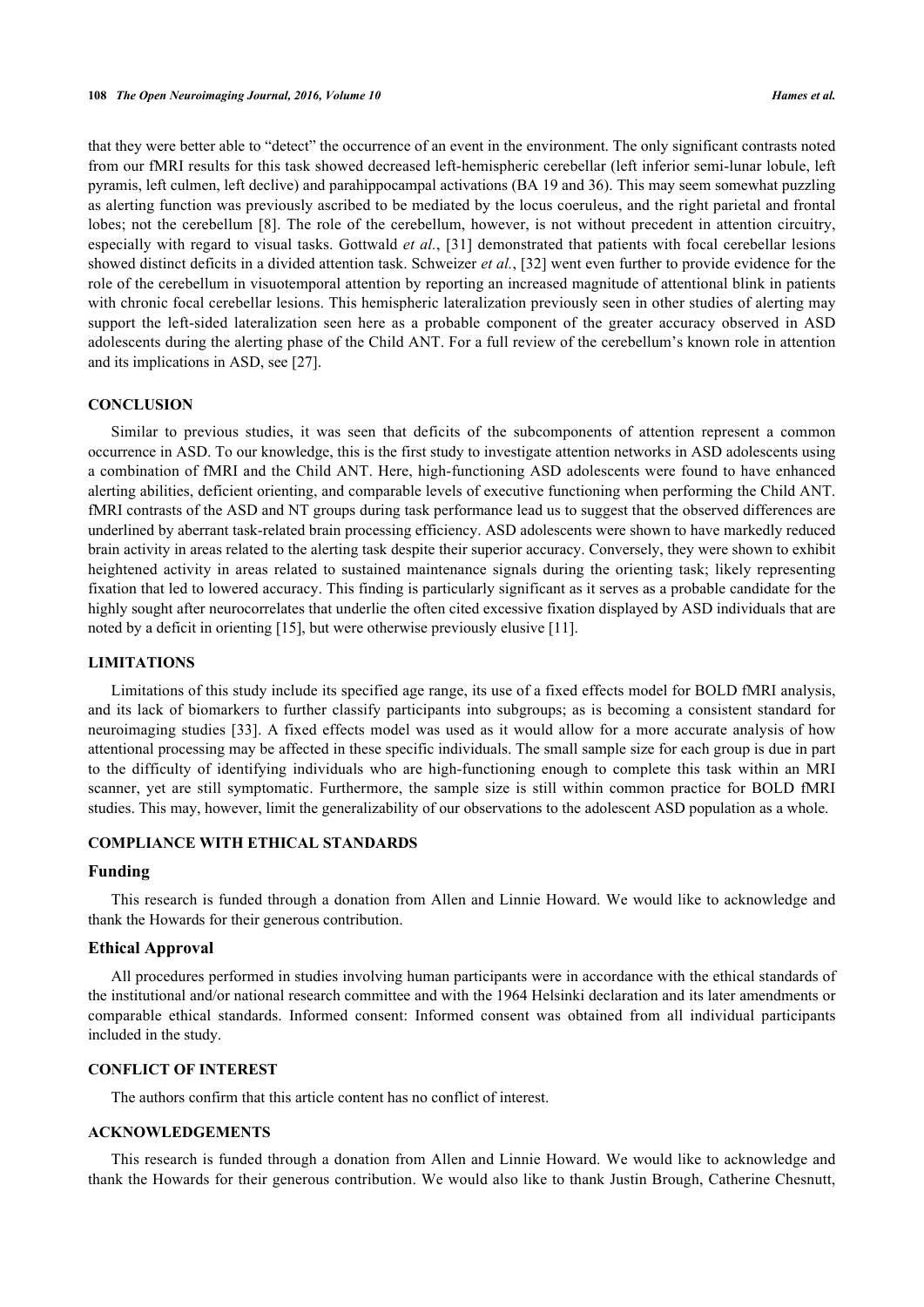Dipika Patel, Bryan Schiller, Courtney Kastner, Omatsolu Mene-Ejegi, Amanda Bosch, and Wesley Dotson for their assistance.

# **REFERENCES**

- <span id="page-7-0"></span>[1] Matson JL, Rieske RD, Williams LW. The relationship between autism spectrum disorders and attention-deficit/hyperactivity disorder: an overview. Res Dev Disabil 2013; 34(9): 2475-84. [\[http://dx.doi.org/10.1016/j.ridd.2013.05.021\]](http://dx.doi.org/10.1016/j.ridd.2013.05.021) [PMID: [23751293](http://www.ncbi.nlm.nih.gov/pubmed/23751293)]
- <span id="page-7-1"></span>[2] Mayes SD, Calhoun SL. Learning, attention, writing, and processing speed in typical children and children with ADHD, autism, anxiety, depression, and oppositional-defiant disorder. Child Neuropsychol 2007; 13(6): 469-93. [\[http://dx.doi.org/10.1080/09297040601112773\]](http://dx.doi.org/10.1080/09297040601112773) [PMID: [17852125](http://www.ncbi.nlm.nih.gov/pubmed/17852125)]
- <span id="page-7-2"></span>[3] Happé F, Booth R, Charlton R, Hughes C. Executive function deficits in autism spectrum disorders and attention-deficit/hyperactivity disorder: examining profiles across domains and ages. Brain Cogn 2006; 61(1): 25-39. [\[http://dx.doi.org/10.1016/j.bandc.2006.03.004](http://dx.doi.org/10.1016/j.bandc.2006.03.004)] [PMID: [16682102\]](http://www.ncbi.nlm.nih.gov/pubmed/16682102)
- <span id="page-7-3"></span>[4] Leitner Y. The co-occurrence of autism and attention deficit hyperactivity disorder in children - what do we know? Front Hum Neurosci 2014; 8: 268. [\[http://dx.doi.org/10.3389/fnhum.2014.00268\]](http://dx.doi.org/10.3389/fnhum.2014.00268) [PMID: [24808851](http://www.ncbi.nlm.nih.gov/pubmed/24808851)]
- <span id="page-7-4"></span>[5] Teder-Sälejärvi WA, Pierce KL, Courchesne E, Hillyard SA. Auditory spatial localization and attention deficits in autistic adults. Brain Res Cogn Brain Res 2005; 23(2-3): 221-34. [\[http://dx.doi.org/10.1016/j.cogbrainres.2004.10.021](http://dx.doi.org/10.1016/j.cogbrainres.2004.10.021)] [PMID: [15820630\]](http://www.ncbi.nlm.nih.gov/pubmed/15820630)
- <span id="page-7-5"></span>[6] Corbett BA, Constantine LJ. Autism and attention deficit hyperactivity disorder: assessing attention and response control with the integrated visual and auditory continuous performance test. Child Neuropsychol 2006; 12(4-5): 335-48. [\[http://dx.doi.org/10.1080/09297040500350938\]](http://dx.doi.org/10.1080/09297040500350938) [PMID: [16911977](http://www.ncbi.nlm.nih.gov/pubmed/16911977)]
- <span id="page-7-6"></span>[7] Craig F, Margari F, Legrottaglie AR, Palumbi R, de Giambattista C, Margari L. A review of executive function deficits in autism spectrum disorder and attention-deficit/hyperactivity disorder. Neuropsychiatr Dis Treat 2016; 12: 1191-202. [PMID: [27274255\]](http://www.ncbi.nlm.nih.gov/pubmed/27274255)
- <span id="page-7-7"></span>[8] Posner MI, Petersen SE. The attention system of the human brain. Annu Rev Neurosci 1990; 13: 25-42. [\[http://dx.doi.org/10.1146/annurev.ne.13.030190.000325](http://dx.doi.org/10.1146/annurev.ne.13.030190.000325)] [PMID: [2183676\]](http://www.ncbi.nlm.nih.gov/pubmed/2183676)
- <span id="page-7-8"></span>[9] Posner MI, Fan J. Attention as an organ system. Front Integr Neurosci 2008; pp. 31-61.
- <span id="page-7-9"></span>[10] Fan J, McCandliss BD, Sommer T, Raz A, Posner MI. Testing the efficiency and independence of attentional networks. J Cogn Neurosci 2002; 14(3): 340-7. [\[http://dx.doi.org/10.1162/089892902317361886\]](http://dx.doi.org/10.1162/089892902317361886) [PMID: [11970796](http://www.ncbi.nlm.nih.gov/pubmed/11970796)]
- <span id="page-7-15"></span>[11] Fan J, Bernardi S, Van Dam NT, *et al.* Functional deficits of the attentional networks in autism. Brain Behav 2012; 2(5): 647-60. [\[http://dx.doi.org/10.1002/brb3.90](http://dx.doi.org/10.1002/brb3.90)] [PMID: [23139910](http://www.ncbi.nlm.nih.gov/pubmed/23139910)]
- <span id="page-7-14"></span>[12] Johnson KA, Robertson IH, Barry E, *et al.* Impaired conflict resolution and alerting in children with ADHD: evidence from the Attention Network Task (ANT). J Child Psychol Psychiatry 2008; 49(12): 1339-47. [\[http://dx.doi.org/10.1111/j.1469-7610.2008.01936.x\]](http://dx.doi.org/10.1111/j.1469-7610.2008.01936.x) [PMID: [19120713](http://www.ncbi.nlm.nih.gov/pubmed/19120713)]
- <span id="page-7-16"></span>[13] Keehn B, Lincoln AJ, Müller RA, Townsend J. Attentional networks in children and adolescents with autism spectrum disorder. J Child Psychol Psychiatry 2010; 51(11): 1251-9. [\[http://dx.doi.org/10.1111/j.1469-7610.2010.02257.x\]](http://dx.doi.org/10.1111/j.1469-7610.2010.02257.x) [PMID: [20456535](http://www.ncbi.nlm.nih.gov/pubmed/20456535)]
- <span id="page-7-10"></span>[14] Mutreja R, Craig C, O'Boyle MW. Attentional network deficits in children with autism spectrum disorder. Dev Neurorehabil 2015; 19: 1-9. [Epub ahead of print] [\[http://dx.doi.org/10.3109/17518423.2015.1017663\]](http://dx.doi.org/10.3109/17518423.2015.1017663) [PMID: [25837729](http://www.ncbi.nlm.nih.gov/pubmed/25837729)]
- <span id="page-7-11"></span>[15] Posner MI, Rothbart MK. Research on attention networks as a model for the integration of psychological science. Annu Rev Psychol 2007; 58: 1-23. [\[http://dx.doi.org/10.1146/annurev.psych.58.110405.085516](http://dx.doi.org/10.1146/annurev.psych.58.110405.085516)] [PMID: [17029565\]](http://www.ncbi.nlm.nih.gov/pubmed/17029565)
- <span id="page-7-12"></span>[16] Rueda MR, Fan J, McCandliss BD, *et al.* Development of attentional networks in childhood. Neuropsychologia 2004; 42(8): 1029-40. [\[http://dx.doi.org/10.1016/j.neuropsychologia.2003.12.012\]](http://dx.doi.org/10.1016/j.neuropsychologia.2003.12.012) [PMID: [15093142](http://www.ncbi.nlm.nih.gov/pubmed/15093142)]
- <span id="page-7-13"></span>[17] Westlye LT, Grydeland H, Walhovd KB, Fjell AM. Associations between regional cortical thickness and attentional networks as measured by the attention network test. Cereb Cortex 2011; 21(2): 345-56. [\[http://dx.doi.org/10.1093/cercor/bhq101](http://dx.doi.org/10.1093/cercor/bhq101)] [PMID: [20525771\]](http://www.ncbi.nlm.nih.gov/pubmed/20525771)
- <span id="page-7-17"></span>[18] Hill EL. Evaluating the theory of executive dysfunction in autism. Dev Rev 2004; 24(2): 189-233. [\[http://dx.doi.org/10.1016/j.dr.2004.01.001\]](http://dx.doi.org/10.1016/j.dr.2004.01.001)
- <span id="page-7-18"></span>[19] Stefanatos GA. Regression in autistic spectrum disorders. Neuropsychol Rev 2008; 18(4): 305-19. [\[http://dx.doi.org/10.1007/s11065-008-9073-y\]](http://dx.doi.org/10.1007/s11065-008-9073-y) [PMID: [18956241](http://www.ncbi.nlm.nih.gov/pubmed/18956241)]
- <span id="page-7-19"></span>[20] Anagnostou E, Taylor MJ. Review of neuroimaging in autism spectrum disorders: what have we learned and where we go from here. Mol Autism  $2011:2(1):4$ [\[http://dx.doi.org/10.1186/2040-2392-2-4\]](http://dx.doi.org/10.1186/2040-2392-2-4) [PMID: [21501488](http://www.ncbi.nlm.nih.gov/pubmed/21501488)]